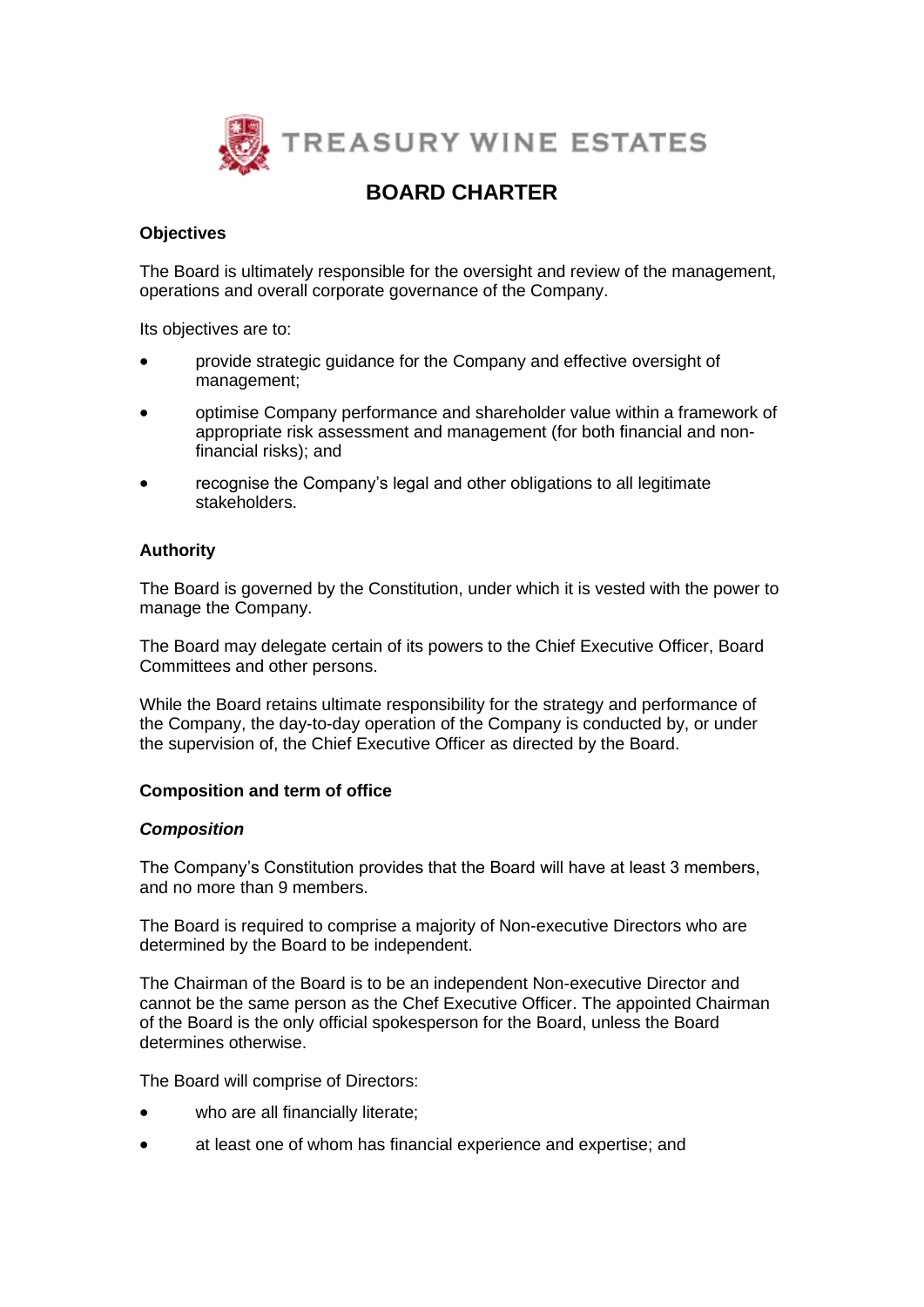who, together, have a variety of relevant perspectives and skills, both national and international, and a good understanding of the current and emerging issues of the business.

The composition of the Board will be reviewed periodically by the Nominations Committee to ensure that it is of an appropriate composition and size to effectively discharge its responsibilities. The Nominations Committee is also responsible for planning for the succession of Board members and determines appropriate selection criteria for the identification of a diverse range of suitable prospective Non-executive Director candidates.

The Board may, on recommendation from the Nominations Committee, appoint a Non-executive Director to the role of senior independent director from time to time, and determine the scope of that role.

Whilst shareholders ultimately elect directors, the Board will appoint and recommend candidates to shareholders, with the benefit of recommendations made by the Nominations Committee.

The key terms and conditions of appointment of each Non-executive Director are included in a formal letter of appointment.

## *Director independence*

The Board only considers a Non-Executive Director to be independent where he or she is free of any interest, position, or relationship that might influence, or might reasonably be perceived to influence, in a material respect, their capacity to bring an independent judgement to bear on issues before the Board and to act in the best interests of the Company as a whole rather than in the interests of an individual shareholder or other party.

The Board will assess the independence of each Non-executive Director in light of relevant information disclosed by each Non-executive Director to the Board.

When determining the independent status of a Non-executive Director, the Board will take into account whether he or she:

- is employed, or has previously been employed in an executive capacity by the Company or its controlled entities (**Group**), and there has not been a period of at least three years between ceasing such employment and serving on the Board;
- receives performance-based remuneration (including options or performance rights) from, or participates in an employee incentive scheme of, the Company;
- is, or has been within the last three years, in a material business relationship (eg. as a supplier, professional adviser, consultant or customer) with the Company or the Group, or is an officer of, or otherwise associated with, someone with such a relationship;
- is, represents, or is or has been within the last three years an officer or employee of, or professional adviser to, a substantial shareholder;
- has close personal ties with any person who falls within any of the categories described above; or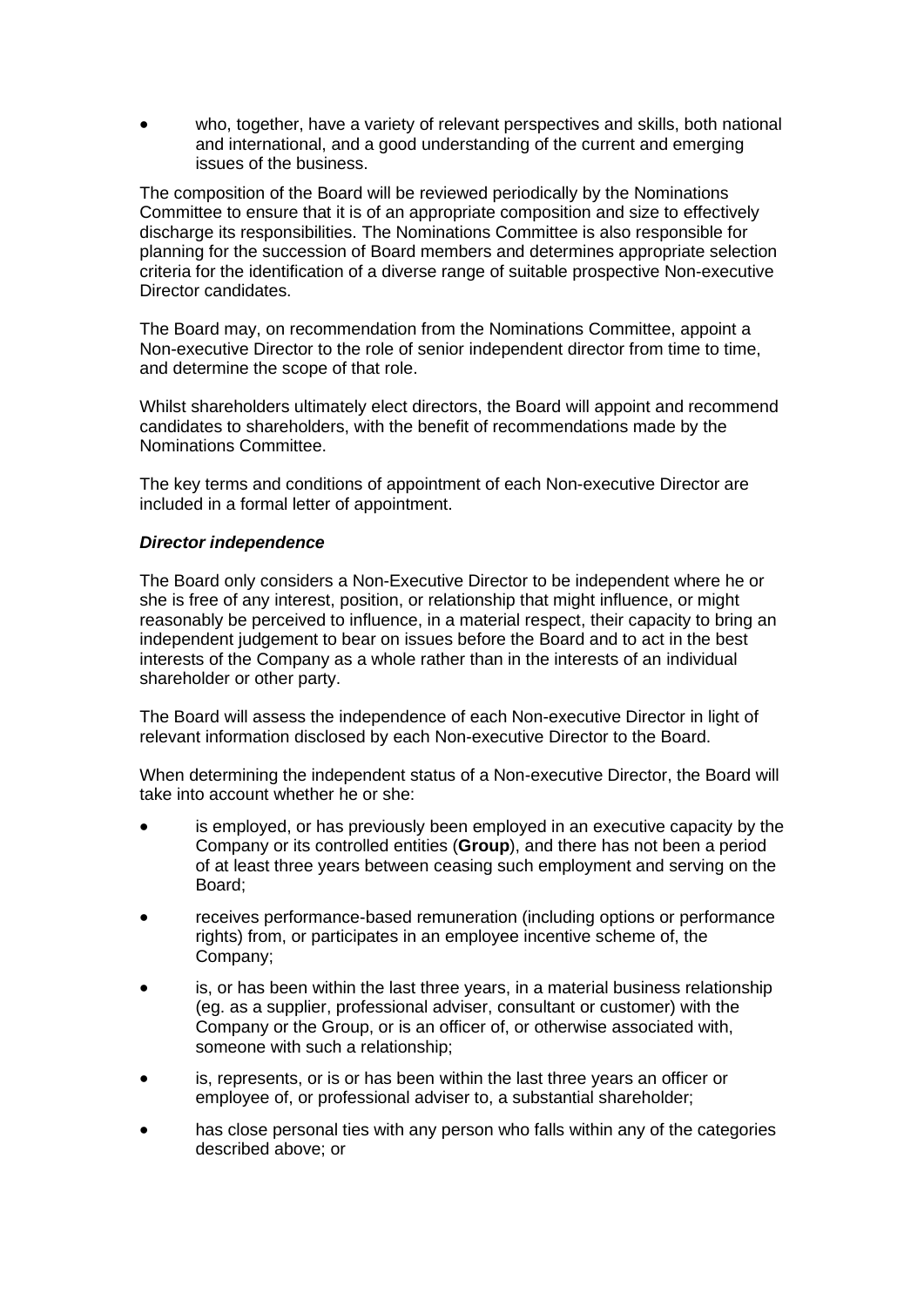has been a Director of the Company for such a period that their independence from management and substantial shareholders may have been compromised.

The Board has determined materiality thresholds for assessing the independence of Directors. Under those thresholds:

- a person will be regarded as a substantial shareholder if they hold more than five per cent of the Company's voting shares;
- an adviser will be a material professional adviser or consultant where the billings to the Company are more than five per cent of the adviser's or consultant's total revenues;
- a supplier to the Company will be a material supplier where the Company accounts for more than five per cent of the supplier's revenues; and
- a customer of the Company will be a material customer where the customer accounts for more than five per cent of the Company's revenues, or the Company accounts for more than five per cent of the customer's costs.

Whether or not a material business relationship exists will be determined, on a caseby-case basis, consistent with these thresholds.

#### *Chairman*

The Board shall appoint a Non-executive Director to be Chairman, with responsibility for:

- leadership of the Board;
- efficient conduct of the Board's function;
- briefing of all Directors on key issues;
- facilitating the effective contribution of all Directors;
- guiding Board deliberations, free of undue bias; and
- promoting constructive and respectful relations between Directors and between Board and management.

The Chairman shall work closely with the Chief Executive Officer, acting as a sounding board and providing counsel without dominance.

#### *Term of appointment*

The Board has adopted a policy of annual Non-executive Director elections. All Nonexecutive Directors shall submit themselves for re-election on an annual basis and in accordance with the Constitution, unless they wish to retire from the Board.

The Board will determine whether it supports the re-election of retiring Non-executive Directors only after receiving advice on the matter from the Nominations Committee.

#### *Induction and continuing education*

The Board is responsible for overseeing the program for inducting new Directors, and periodically reviewing and ensuring that Directors have access to continuing professional education to maintain and enhance their skills and knowledge needed to discharge their duties and responsibilities effectively.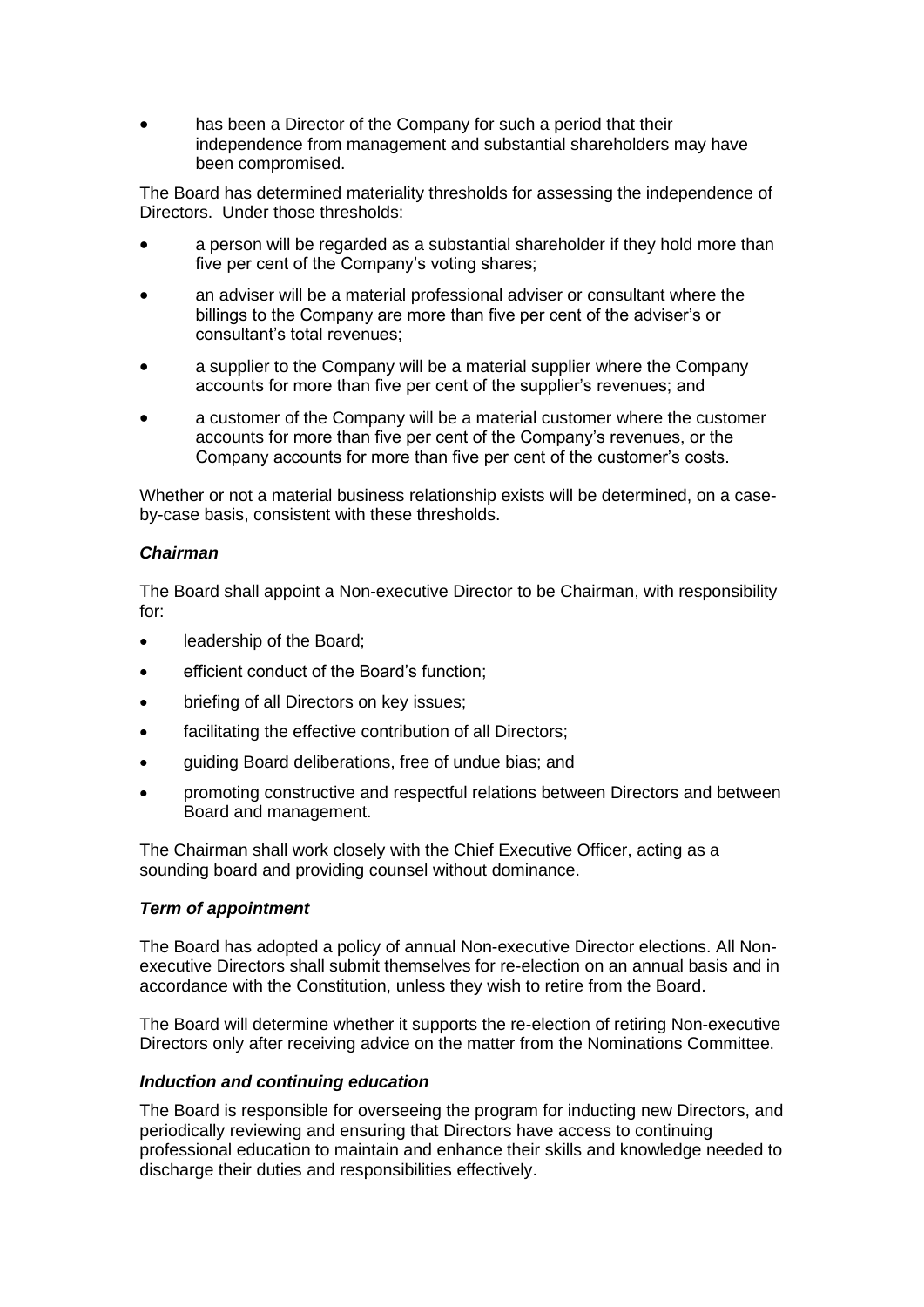## **Responsibilities and duties**

The primary responsibilities of the Board are:

- (a) Strategic guidance for the Company and oversight of management:
- oversight of the Company, including its controls and accountability systems;
- providing input into and final approval of management's development of corporate strategy and performance objectives, and monitoring performance against the plan;
- adopting an annual budget for the financial performance of the Company and monitoring performance against it;
- approving and monitoring the progress of major capital expenditure, capital management, and acquisitions and divestitures;
- appointing and removing the Chief Executive Officer and approving his/her terms of engagement, performance and leaving entitlements;
- approving the terms of engagement, performance and leaving entitlements for Executive Key Management Personnel and ratifying the appointment and removal of members of the Executive Leadership Team; and
- ensuring that senior management has sufficient resources to enable implementation of the Company's strategic initiatives.
- (b) Risk assessment and management:
- reviewing, ratifying and monitoring systems of risk management and internal compliance and controls to monitor and manage the Company's material business and reporting risks;
- reviewing and approving the Company's risk appetite statement;
- monitoring corporate culture, setting the tone from the top;
- monitoring compliance with legal, corporate governance and other significant corporate policies;
- monitoring the Company's financial position and its ability to meet its debts and other obligations as they fall due;
- ensuring processes are in place to effectively monitor all relevant legal, tax and regulatory obligations; and
- ensuring that the Company's accounts comply with relevant accounting standards and present a true and fair view.
- (c) Recognition of legal and other obligations to stakeholders:
- ensuring that the Company has an effective process for communicating with shareholders, other stakeholders and the public;
- overseeing the Company's sustainability, and environmental, social and governance (ESG) performance and initiatives;
- ensuring that mechanisms are in place for the Company's shareholders and the market as a whole being provided with adequate, accurate and timely information on material developments affecting the Company;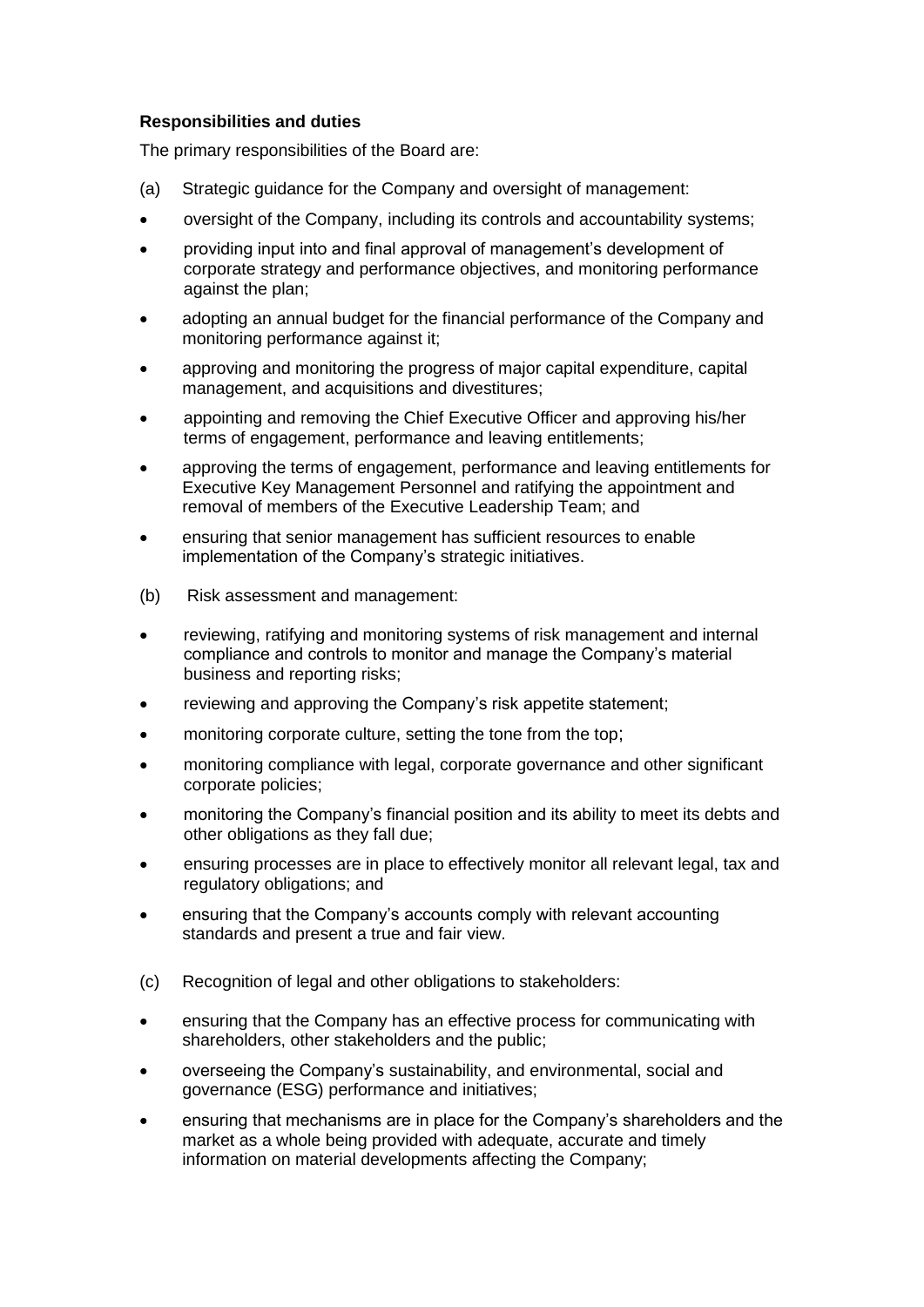- monitoring and approving external financial and other reporting after receiving appropriate certifications from the Chief Executive Officer and the Chief Financial Officer, including reporting to shareholders, the ASX and other stakeholders (as appropriate); and
- monitoring the reporting to all stakeholders on all other relevant matters in accordance with the ASX Listing Rules and Corporations Act, and the Company's Disclosure Policy.

# **Conduct of the Board**

# *Meetings*

The Board will meet regularly, in accordance with a schedule agreed prior to the commencement of each calendar year. Additional meetings may be held as required to address specific issues.

The regulation of meetings and proceedings of the Board is governed by the Constitution.

If the Chairman is absent from a meeting, the members of the Board present may appoint an independent Non-Executive Director as Chairman for that particular meeting.

The Chairman will review the agenda for each meeting prior to its issue. Any Director may require business to be included on the agenda provided the Chairman and Secretary have been given prior notice. Directors will receive relevant Board papers a reasonable time before each meeting.

The Non-executive Directors will also meet periodically without the presence of management.

The Company Secretary will act as Secretary of the Board and will attend all meetings of the Board and its Committees.

The Company Secretary will:

- monitor that Board policy and procedures are followed;
- co-ordinate the completion and dispatch of the Board agenda and briefing materials; and
- be accountable to the Board, through the Chairman, on all governance matters.

The Secretary will prepare the minutes of meetings of the Board which are to be approved by the Chairman in draft and circulated to all Directors. Minutes of meetings of the Board will be confirmed at the next meeting of the Board and signed by the Chairman.

#### *Attendance by management and advisers*

Senior executives may be invited to attend meetings (or parts of meetings) of the Board or Committees where the Board or Committee considers their involvement of assistance to the consideration of items of business before the meeting. Other Company executives, External Auditors, Internal Auditors and advisers may also be invited to attend meetings as appropriate.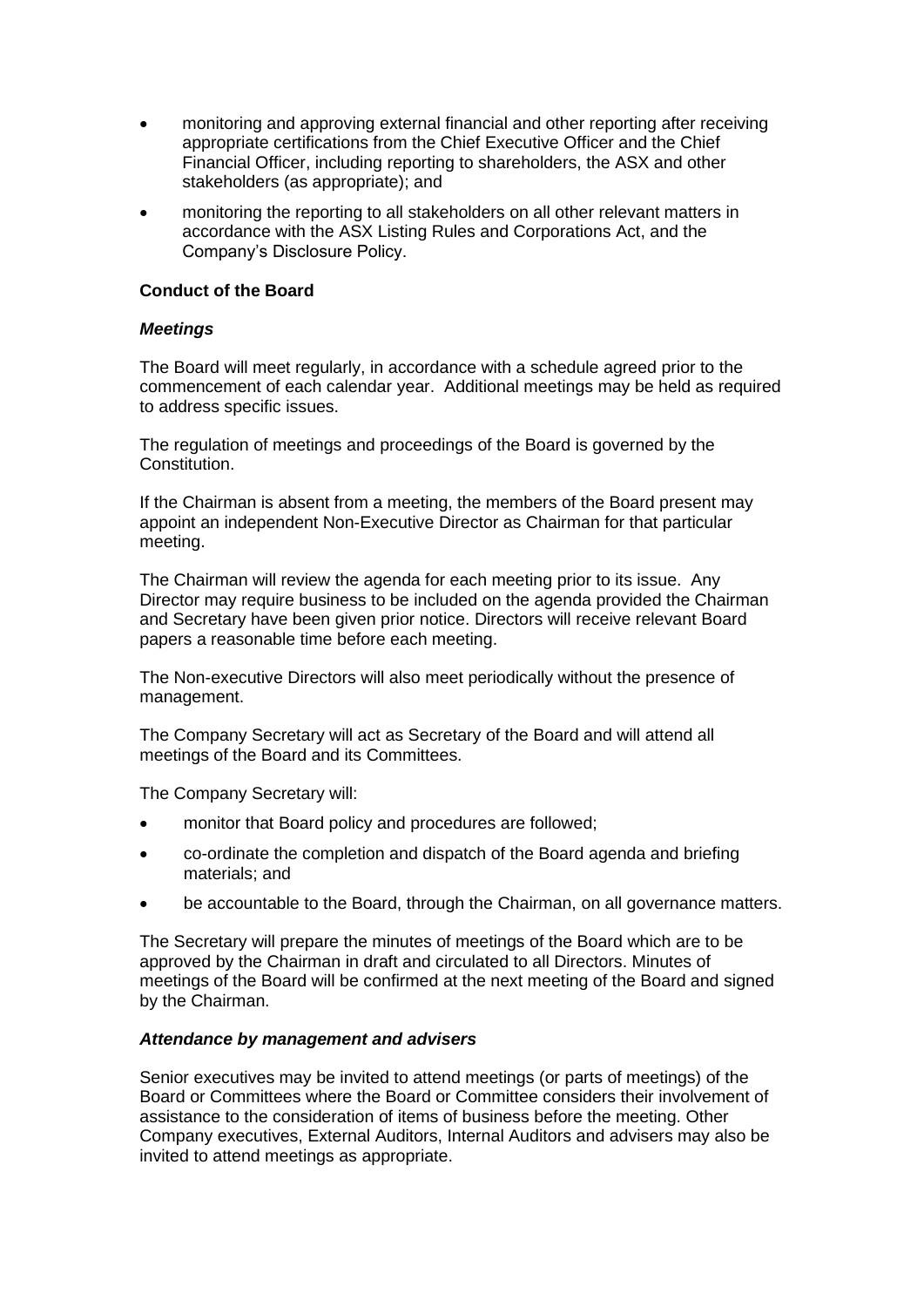No executive may be present at a Board meeting during deliberations concerning their position or performance.

#### *Advice and access*

Any Director shall have direct access to and may seek information directly from any employee or external party, including the Internal Auditors and External Auditors, provided that:

- all enquiries are made known to the Chairman;
- any enquiries of the Internal Auditors or the External Auditors are also made known to the Chairman of the Audit and Risk Committee; and
- comments on the performance of management are made through the Chief Executive Officer or the Chairman.

The Board, an individual Director or a Committee may engage an independent external adviser in relation to any Board matter, at the expense of the Company. Before the external advice is sought, consent needs to be obtained. In the case of:

- (i) the Board from the Chairman;
- (ii) an individual Director from the Chairman or the relevant Committee Chairman, as the case may be;
- (iii) a Committee from the Committee Chairman;
- (iv) the Chairman from the Chairman of the Audit and Risk Committee or otherwise the next most senior Non-executive Director.

The Chairman or a Committee Chairman, as applicable, may determine that any external advice received by an individual Director is to be circulated to the remainder of the Board.

# *Assessment of the Board's performance*

The Board will undertake a review annually of its effectiveness as well as the effectiveness of the Board Committees and individual Directors. In conducting this review the views of individual Directors and the views of senior executives are to be considered.

These reviews may be overseen by the Nominations Committee, in which case the Board will receive updates from that Committee on the outcome of the performance assessments undertaken of the Board, Board Committees, individual Non-executive Directors and the Chief Executive Officer.

The Board may, as it considers appropriate, engage external consultants to conduct a comprehensive review of the effectiveness of the Board, its Committees and individual Directors.

#### *Delegation to Board Committees*

The Board may establish Committees as it considers appropriate to streamline the discharge of its responsibilities, and has adopted a formal Charter setting out the composition, duties and responsibilities of each standing Board Committee.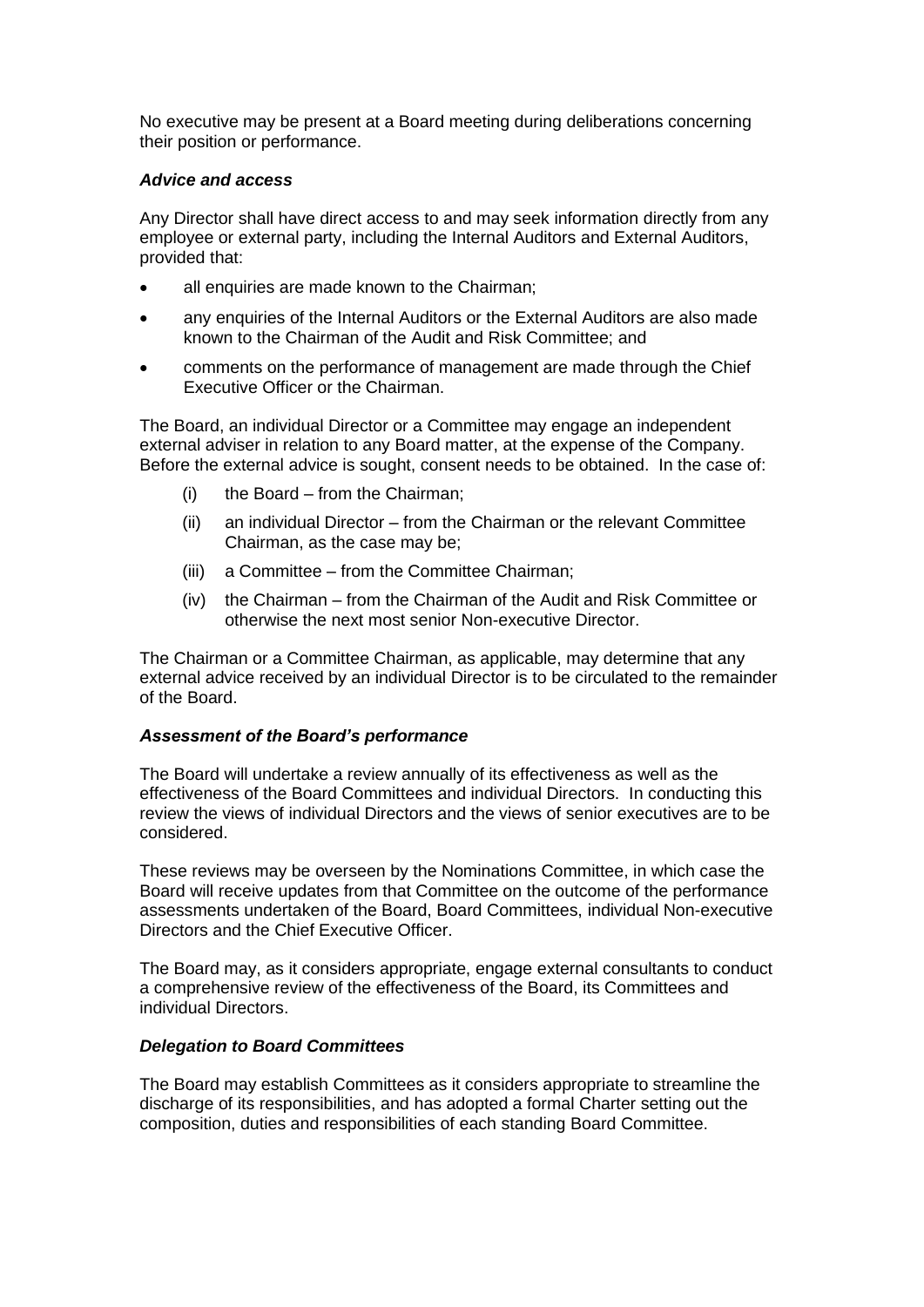The Board may also establish special purpose Committees from time to time, with terms of reference approved by the Board. The powers delegated to such Committees are set out in Board resolutions.

As at the date of this Board Charter, the Board has established the following standing Committees:

- Audit and Risk Committee;
- Human Resources Committee;
- Nominations Committee; and
- Wine Operations and Sustainability Committee

The Chairman of each Committee will report to the Board on activities of the relevant Committee at the next Board meeting. All Directors are to receive copies of papers, including minutes, in respect of the Human Resources Committee and Audit & Risk Committee meetings and may attend meetings of these Committees regardless of whether they are a member.

The Board, in conjunction with the Chairman of the relevant Committee, will periodically review the membership, role and performance of each Committee against its Charter.

## **Governance**

## *Code of Conduct*

All Directors are expected to comply with the Company's Code of Conduct and maintain the highest standards of ethical and responsible behaviour in discharging their duties as a Director of the Company.

# *Conflicts of interest*

Directors are required to take all reasonable steps to avoid actual or perceived conflicts of interest with the Company. The Company has developed protocols that require each Director to disclose any matters that may involve or give rise to a potential conflict. Where the possibility of a conflict arises, relevant information is not provided to the Director and the Director does not participate in discussions or vote on the matter that is the subject of the actual or potential conflict unless permitted under the Corporations Act 2001.

# *Confidentiality*

Each Director has a duty to maintain the confidentiality of information that he or she obtains by virtue of their position as a Director.

# *Trading in Company securities*

Each Director must comply with the Company's Share Trading Policy.

#### **Review**

The Board will review this Charter at least annually and make any amendments it considers appropriate, having regard to the Board's objectives, current law and good governance practice.